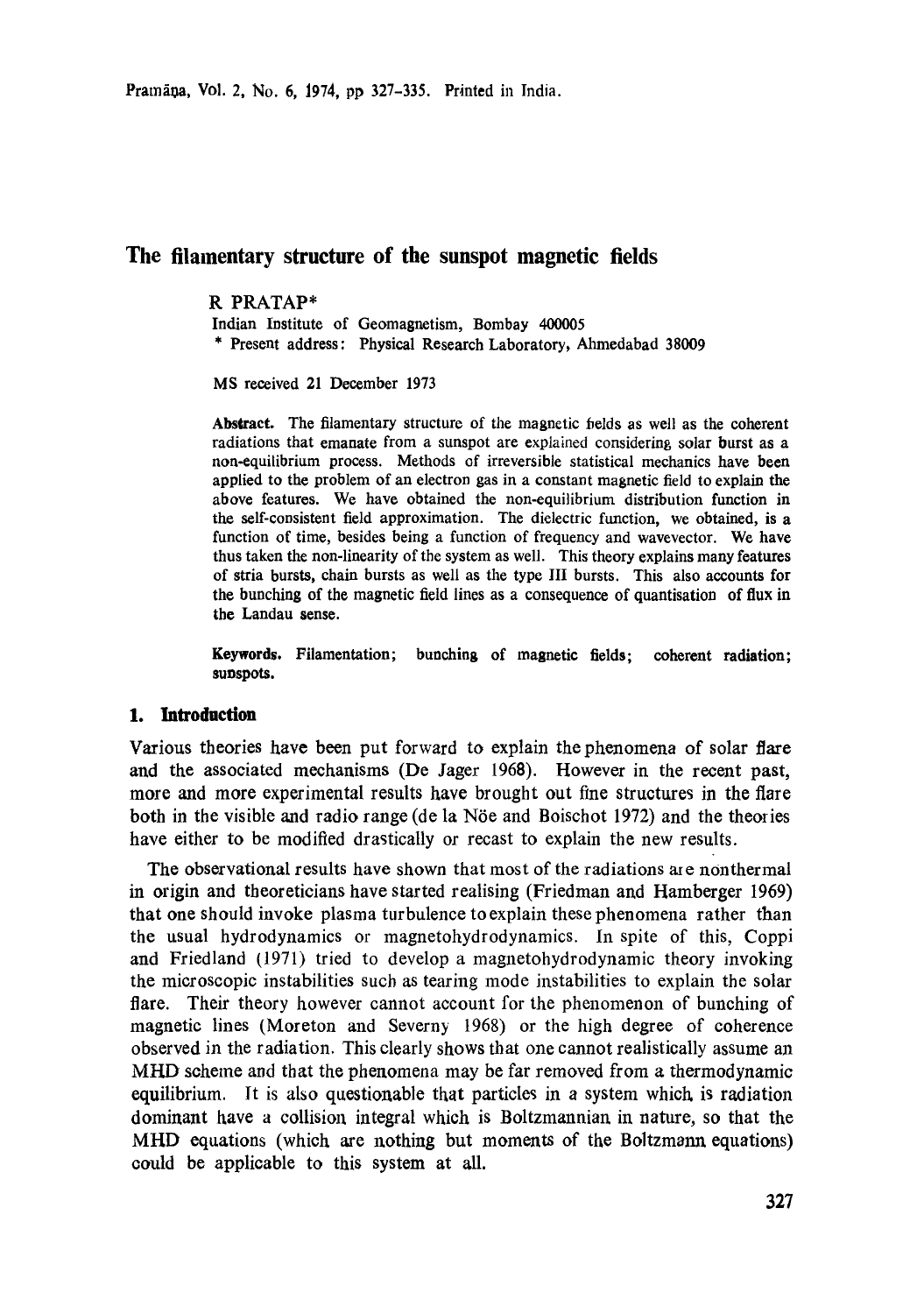# 328 *R Pratap*

We propose in this paper to investigate this problem *de nero* from a microscopic standpoint. We shall consider the problem of an electron gas in a constant magnetic field (initially) and aftel switching on the interactions, see how the system evolves in space and time. We assume the system to be inhomogeneous and obtain the one particle distribution function  $f(q, p, t)$  starting from a Liouville representation. We shall sum  $\iota$  p all the diagrams of the order  $(e^2c/m)^n$  and obtain a dielectric function and show that many of the observed features could be explained on the basis of this distribution function. The methods adopted here have been developed earlier (Pratap *et al* 1972 a) and the peculiar feature is that the expansion does not involve an assumption on the magnetic field intensity or temperature and therefore one can take the various temperature limits and magnetic field limits. These have been discussed in two recent papers (Pratap 1974  $a, b$ ).

In this paper we propose to show that in applying the techniques of non-equilibrium statistical mechanics to this problem, one can explain the bunching of electrons, thereby obtain filamentation, in density as well as magnetic field and radiation. Physically the electrons describe small eddies, the size of which is being determined by the temperature as well as the original magnetic field intensity and this rearranges the field, etc., in a filamentary structure. We do not assume a Maxwellian at any stage, nor does  $f(q, p, t)$  go over to a Maxwellian asymptotically in time. Therefore, the system is not a hydromagnetic one, and is nearer to a turbulent one, even though the energy spectrum is very much different from a Kolmegrov's power law. Under some approximation, one can obtain the power law and this will be discussed in a latter communication.

### 2. Formulations of **the problem**

The system consists of charged particles in a magnetic field  $H$  which we take for convenience in the Z directions of a Cartesian coordinate system. We label one particle of the system by  $P$  denoting the test particle and the remaining as the field particles denoted by l. The interaction is through the electromagnetic field (the transverse component) designated by  $\lambda$ . We then have the total Hamiltonian of the system as

$$
\mathcal{H} = \mathcal{H}_{\mathsf{P}} + \sum_{i} \mathcal{H}_{i} + \sum_{\lambda} \mathcal{H}_{\lambda} \qquad (2.1)
$$

where

$$
\mathcal{H}_{P} = \frac{1}{2m_{p}}\left[p_{P} - \frac{e_{P}}{2c}q_{P}\times H - \frac{e_{P}}{c}A_{P}(q_{P},J_{\lambda},\omega_{\lambda})\right]^{2}
$$

$$
\mathcal{H}_{i} = \frac{1}{2m_{i}}\left[p_{i} - \frac{e_{1}}{2c}q_{i}\times H - \frac{e_{1}}{c}A_{i}(q_{i},J_{\lambda},\omega_{\lambda})\right]^{2}
$$

and

$$
\mathcal{H}_{\lambda} = \nu_{\lambda} \left( J_{\lambda} + J_{-\lambda} \right) \tag{2.2}
$$

We shall now make the following transformations:

$$
m_P u = p_P - \frac{e_P}{2c} q_P \times H - \frac{e_P}{c} A_P
$$
 (2.3)

**and** 

$$
P_i = p_i - \frac{e_i}{2c} q_i \times H = a (2m_i \tilde{\omega}_i J_i)^{\frac{1}{2}} \cos \omega_i
$$
  
+ b (2m\_i \tilde{\omega}\_i J\_i)^{\frac{1}{2}} \sin \omega\_i + cp\_{31} \qquad (2.4)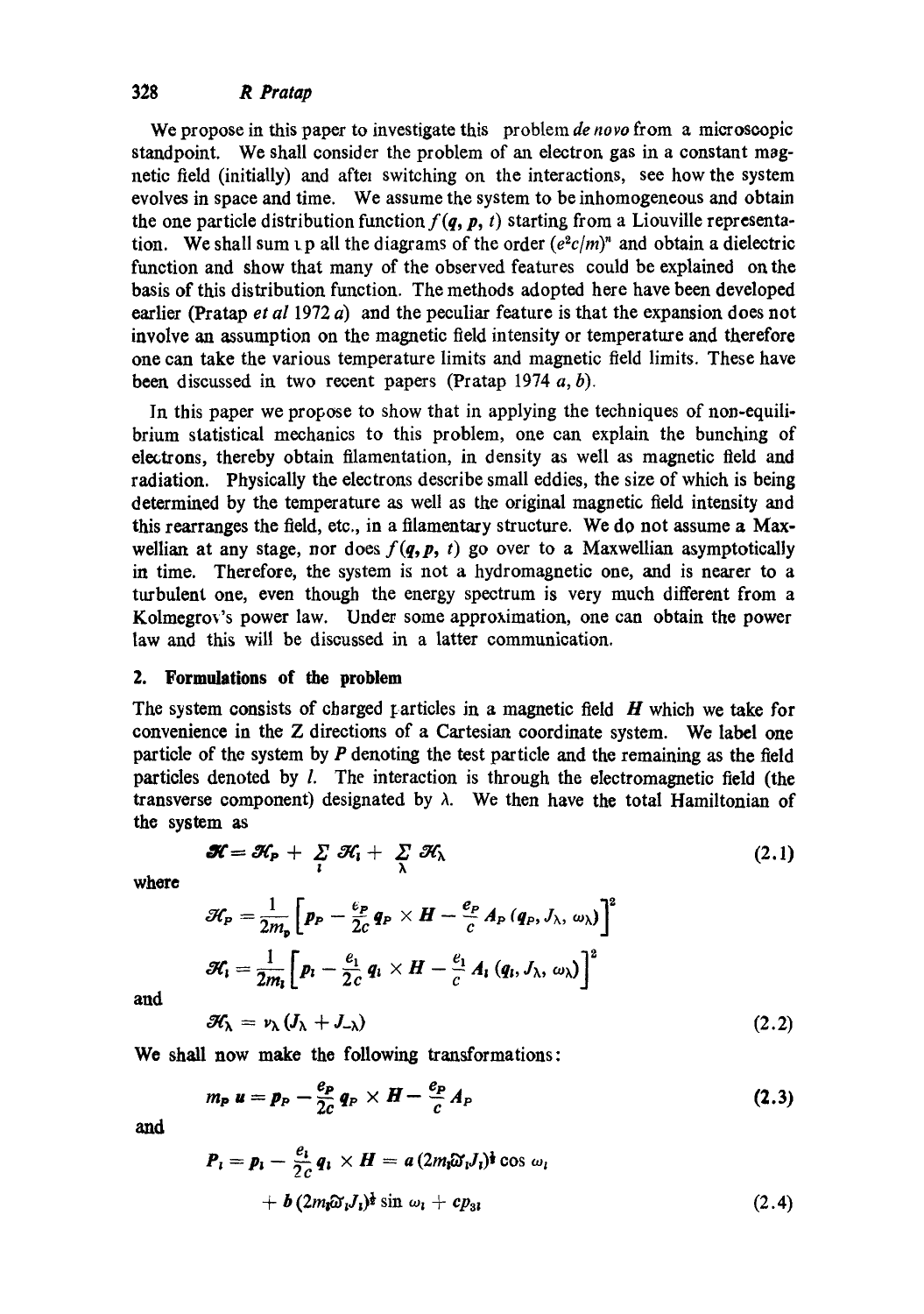where  $\hat{\omega}$  is the cyclotron frequency (= *eH/m<sub>1</sub>c)*,  $J_1$  and  $\omega_1$  are the action angle variables. The transformation  $(2.4)$  has been possible because of the fact that the motion of the particle can be resolved into one along the magnetic field and the other perpendicular to the magnetic field. The motion perpendicular to the magnetic field is like that of a harmonic oscillator in a coordinate system moving in the direction of H with a velocity of  $p_{31}/m_1$ . With these transformations, the Hamiltonian can be written as

$$
\mathcal{H}_{\mathbf{P}} = m_{\mathbf{r}} u^2 / 2
$$
  

$$
\mathcal{H}_{\mathbf{i}} = \frac{1}{2m_{\mathbf{i}}} P_{\mathbf{i}}^2 - \frac{e_{\mathbf{i}}}{m_{\mathbf{i}} c} (P_{\mathbf{i}} \cdot A_{\mathbf{i}})
$$
(2.5)

where we have retained only the first order in the electric charge, since the square term in the Hamiltonian does not contribute towards the self-consistent field approximation. With these, we can write the Liouville density

$$
\rho = \rho \left( \boldsymbol{u}, \boldsymbol{q}_{\mathrm{P}} \right); \quad J_{\mathrm{I}}, \, \omega_{\mathrm{I}}, \, p_{3\mathrm{I}}, \, \boldsymbol{q}_{\mathrm{I}} \, ; \, J_{\lambda}, \, \omega_{\lambda}, \, t \right) \tag{2.6}
$$

and the Liouville's equation as

$$
\frac{\partial \rho}{\partial t} + \dot{u}_{p} \cdot \frac{\partial \rho}{\partial u} + q_{P} \cdot \frac{\partial \rho}{\partial q_{P}} + \dot{J}_{1} \frac{\partial \rho}{\partial J_{1}} + \dot{\omega}_{1} \frac{\partial \rho}{\partial \omega_{1}} + \dot{p}_{31} \frac{\partial \rho}{\partial p_{31}} + \dot{q}_{1} \cdot \frac{\partial \rho}{\partial q_{1}} + \dot{J}_{\lambda} \frac{\partial \rho}{\partial J_{\lambda}} + \dot{\omega}_{\lambda} \frac{\partial \rho}{\partial \omega_{\lambda}} = 0
$$
\n(2.7)

Using the equation (2.3) and Hamilton's equations of motion, we can obtain the time derivatives occurring in  $(2.7)$  and on substituting these, we can rewrite equation (2.7) as

$$
\frac{\partial \rho}{\partial t} + i\mathcal{L}\rho = \frac{e}{c} (i\delta L) \rho \qquad (2.8)
$$

where

$$
i\mathcal{L}=L_{P}+L_{1}+L_{\lambda}
$$
\n(2.9)

with

$$
L_{P} = \dot{u}_{P} \cdot \frac{\partial}{\partial q_{P}} + \vec{\Omega}_{P} \times u_{P} \cdot \frac{\partial}{\partial u_{P}} \qquad ( \Omega_{P} = e_{P} H / m_{P} c )
$$
  
\n
$$
L_{1} = \partial_{1} \frac{\partial}{\partial \omega_{1}} + \frac{P_{1}}{m_{1}} \cdot \frac{\partial}{\partial q_{1}}
$$
  
\n
$$
L_{\lambda} = v_{\lambda} \frac{\partial}{\partial \omega_{\lambda}}
$$
\n(2.10)

**and** 

$$
i\delta L = \mathcal{A}_P + \mathcal{B}_P + \mathcal{A}_1 + \mathcal{B}_1 \qquad (2.11)
$$

wherein

$$
\mathscr{F}_{P} = a_{P} \left( \frac{8c^{2}}{V v_{\lambda}} \right)^{\frac{1}{2}} v_{\lambda} \frac{\partial}{\partial u} \cdot e_{\lambda} \sqrt{J_{\lambda}} \sin \omega_{\lambda} \cos (K_{\lambda} \cdot q_{P})
$$
  

$$
\mathscr{B}_{P} = a_{P} \left( \frac{8c^{2}}{V v_{\lambda}} \right)^{\frac{1}{2}} (u \cdot e_{\lambda}) \cos (K_{\lambda} \cdot q_{P}) \left\{ \frac{\partial}{\partial \omega_{\lambda}} \sqrt{J_{\lambda}} \cos \omega_{\lambda} \frac{\partial}{\partial J_{\lambda}} \right\}
$$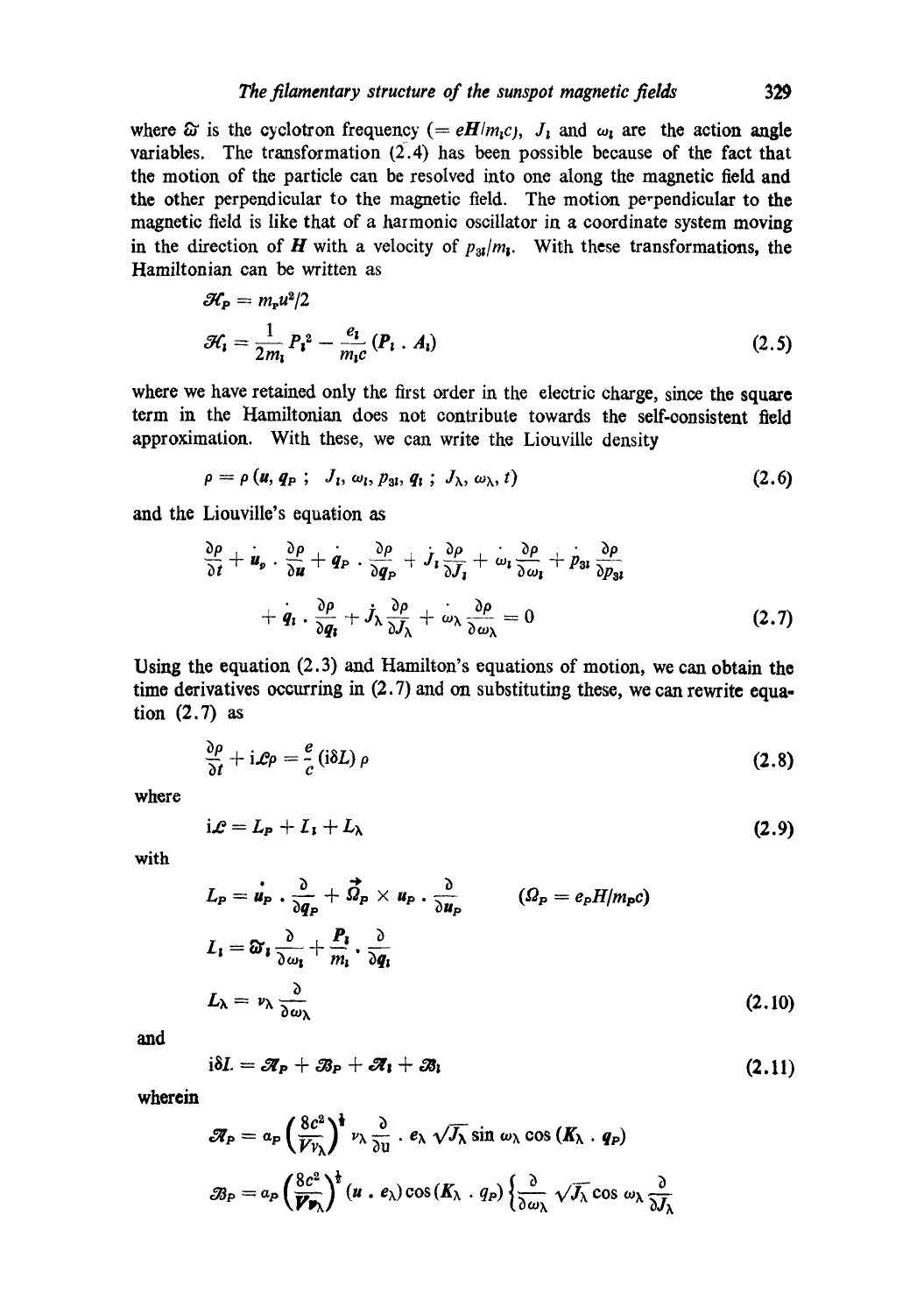330 *R Pratap* 

$$
-\frac{\partial}{\partial J_{\lambda}}\sqrt{J_{\lambda}}\cos\omega_{\lambda}\frac{\partial}{\partial\omega_{\lambda}}\}
$$
  
\n
$$
\mathscr{R}_{1} = a_{i}\left(\frac{8c^{2}}{V_{\nu_{\lambda}}}\right)^{\frac{1}{2}}\sqrt{J_{\lambda}}\cos\omega_{\lambda}\mathcal{O}_{i}^{\lambda}
$$
  
\n
$$
\mathscr{B}_{1} = a_{i}\left(\frac{8c^{2}}{V_{\nu_{\lambda}}}\right)^{\frac{1}{2}}\left(P_{i}, e_{\lambda}\right)\cos\left(K_{\lambda} \cdot q_{i}\right)\left\{\frac{\partial}{\partial\omega_{\lambda}}\sqrt{J_{\lambda}}\cos\omega_{\lambda}\frac{\partial}{\partial J_{\lambda}}\right\}
$$
  
\n
$$
-\frac{\partial}{\partial J_{\lambda}}\sqrt{J_{\lambda}}\cos\omega_{\lambda}\frac{\partial}{\partial\omega_{\lambda}}\right\}
$$
\n(2.12)

In writing the above operators we have defined the interaction vector potential and other quantities as in (Pratap 1967), and the operator  $O_i^{\lambda}$  is also defined in (Pratap *et al* 1972 a). The essential difference between the present formulations and the previous ones is in the definition of  $A_p$  and also  $L_p$ . It may be noted that the two terms in  $L_p$  also do not commute amongst themselves and one has to do a Baker-Hausdorff expansion (Pratap *et al* 1972 b) and rewrite  $\exp(-\tau L_p)$  as

$$
\exp\left(-\tau L_{\rm p}\right)=\exp\left(\tau u\times\vec{\Omega}\cdot\frac{\partial}{\partial u}\right)\exp\left[-\sin\Omega\tau\frac{u}{\Omega}+\frac{\vec{\Omega}\cdot u}{\Omega^3}\right] \times \left(\sin\Omega\tau-\Omega\tau\right)\vec{\Omega}+\frac{1-\cos\Omega\tau}{\Omega^2}u\times\vec{\Omega}\right]\cdot\frac{\partial}{\partial q} \quad (2.13)
$$

With the above definitions of the operators, we can write the formal solution of equation (2.8) as

$$
\rho(t) = \exp(-i\mathcal{L}t) \left[ \sum_{j=0}^{\infty} {e \choose c}^{j} \int_{0}^{t} dt_1 \int_{0}^{t_1} dt_2 \dots \int_{0}^{t_{j-1}} dt_j O_j \rho(0) \right] \quad (2.14)
$$
  

$$
O_t = e^{i\mathcal{L}t_1} (i\delta t) e^{-i\mathcal{L} (t_2 - t_2)} (i\delta t) e^{-i\mathcal{L} (t_2 - t_3)} (i\delta t) e^{-i\mathcal{L} (t_{j-1} - t_j)} (i\delta t) e^{-i\mathcal{L} t_j}
$$

where

$$
O_j = e^{i\mathcal{L} \mathbf{t} \mathbf{t}} (i\delta L) e^{-i\mathcal{L} (t_1 - t_2)} (i\delta L) e^{-i\mathcal{L} (t_2 - t_2)} (i\delta L) \dots e^{-i\mathcal{L} (t_{j-1} - t_j)} (i\delta L) e^{-i\mathcal{L} t_j}
$$
\n(2.15)

Solution given by  $(2.14)$  contains all the correlations of all time scales. In obtaining the one particle distribution function, we have to extract a subset of infinite terms and sum them and this is what we shall do in the next seotion.

#### **3. One particle distribution function**

We shall develop the one-particle distribution function with the interaction time as the characteristic time scale, *viz.* the inverse of the plasma frequency. Thus we shall take all the terms of the order of  $(e^2c/m)$  where c is the concentration  $(N \rightarrow \infty, V \rightarrow \alpha, N/V = c)$ . We shall essentially be working in the first Born approximation and the details are given in Pratap (1967). Thus in the self-consistent field approximation, we can write the distribution function as

$$
f(\mathbf{u}, \mathbf{q}, t) = \frac{z_{P}^{2}}{mV} 8\pi c^{2} \int_{0}^{t} dt_{1} \int_{0}^{t_{1}} dt_{2} e^{-L_{p}(t-t_{1})} \frac{\partial}{\partial \mathbf{u}} \cdot e_{\lambda} (\mathbf{u}_{P} \cdot \mathbf{e}_{\lambda} + \alpha)
$$
  
× cos (ky +  $K_{\lambda}$  +  $\overline{b}k$  ·  $Q$ )  $\rho(t_{1}t_{2}) \oint dx e^{-iz (t_{1} - t_{2})} (z^{2} - \nu_{\lambda}^{2}) (1 - \epsilon(z))$  (3.1)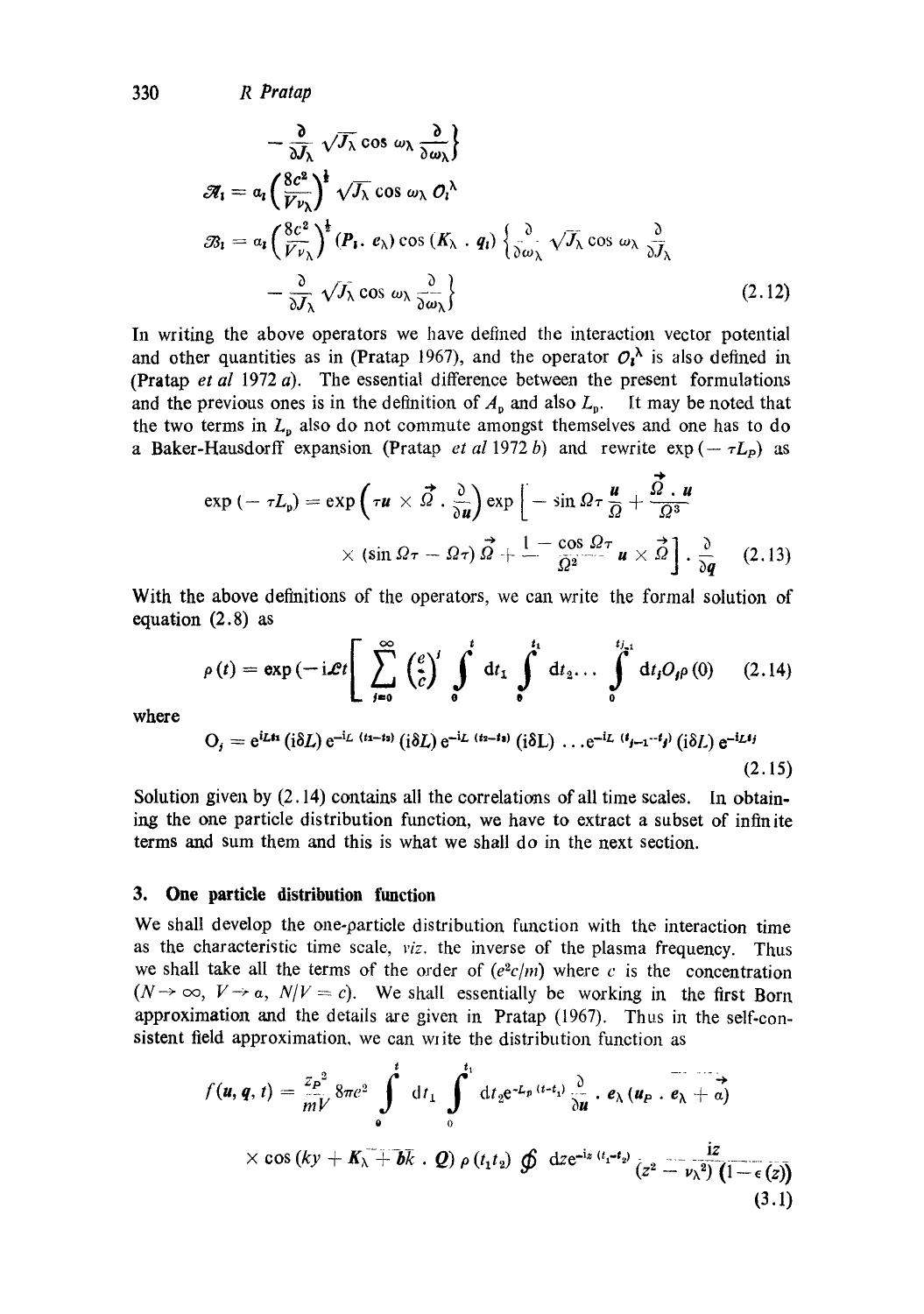where now  $\alpha$  is a vector defined in (C.5) of Pratap *et al* (1972 a) and

$$
Q = - (u + u \times \vec{\Omega}_{\tau}) \frac{\sin \Omega_{\tau}}{\Omega} + \frac{(\vec{\Omega} \cdot u) (\sin \Omega_{\tau} - \Omega_{\tau})}{\Omega^{3}} \vec{\Omega} + + \left( \frac{1 - \cos \Omega_{\tau}}{\Omega^{2}} \right) (u + u \times \vec{\Omega}_{\tau}) \times \vec{\Omega} \qquad (\tau = t_{1} - t_{2}) \quad (3.2)
$$

and

$$
\epsilon(z) = 1 - \frac{\chi(z)}{z^2 - v_{\lambda'}^2} \tag{3.3}
$$

Explicit expression for the function  $\chi(z)$  are given in Pratap (1974) and various limits such as high and low temperature as well as strong and weak magnetic field strengths are discussed at Iength in the above reference. We propose to consider the filamentation process in the plasmas in this paper.

### **4. Filamentation in plasmas**

The one particle distribution function given in (3.1) can now be integrated with respect to the momenta variables (not with respect to  $\mathbf{u}$ ) and we then obtain the density distribution. One could actually see that in the direction normal to the magnetic field, we have a cosine distribution and since the distribution function is positive definite, we get a spatial distribution in the density as well. In figure 2 we have made a polar plot of the distribution function, and in this we have drawn the isodensity curves. It may be seen that we get closed curves inside the circle. The circle may be treated as the sunspot, then these dosed curves are feet of the isodensity tubes as well as isoganss tubes. Thus these tubes arise out of the sunspot. The tubes need not always be normal to the surface, but this can be derived from the expressions given above. It may be seen that the argument of the cosine function is a complicated function of position, velocity and time, and time appears as both linear and harmonic terms.

Thus at points  $y$  defined by

$$
ky + (K_{\lambda} + bk) \cdot Q = (2 n + 1) \pi/2 \qquad (4.1)
$$

We have the distribution function becoming zero. Thus in spite of the system being inhomogeneous, we do get allowed and forbidden regions in the phase space as well as in the configuration space, over which the particles, fields as well as radiation get bunched up and obtain the phenomenon of filamentation which are functions of space and velocity besides being a function of time.



Figure 1. A plot of the distribution function as a function of space in a direction perpendicular to the magnetic field. Since the distribution function is positive definite, we get allowed and forbidden zones in space and thereby obtain filamentation. The scale length is  $k^{-1}$ .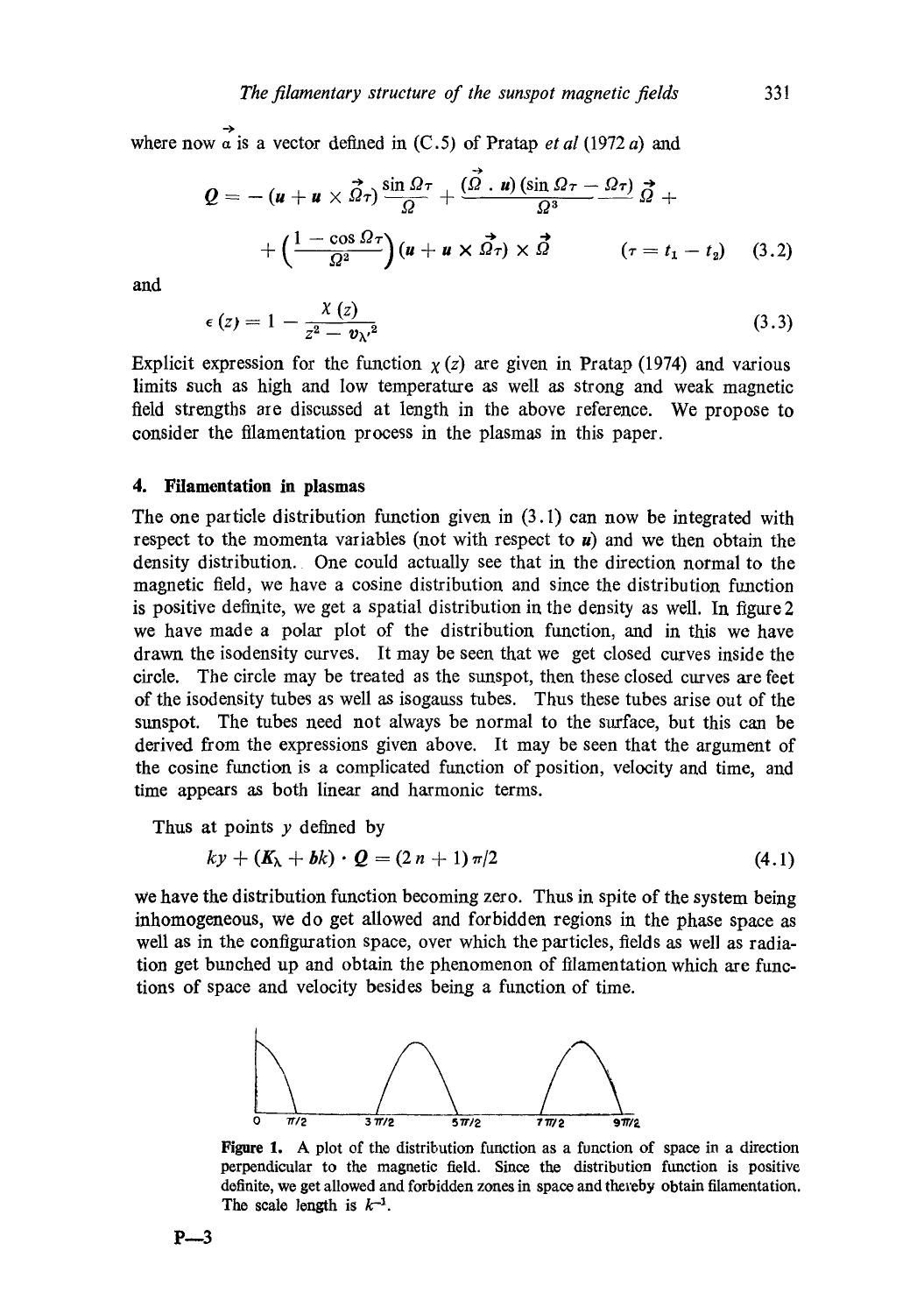

Figure 2. A polar plot of the distribution function wherein we have drawn isodonsity lines. The plot has been made on an arbitrary scale. The closed contours are the feet of the tubes on the photosphere and the tubes are normal to the Sun's surface. The slope of the tubes can be obtained by differentiating  $f(p, q, t)$ with respect to the variables.

In the weak field approximation,  $\chi(z)$  can be written as

$$
\chi = -2\omega_{pl}^2 \left(\frac{4\hbar K_{3\lambda}^2}{m_i\widetilde{\omega}_l}\right)^{\frac{1}{2}} \left(\frac{K_{3\lambda}p_{30}}{m_l}\right)^2 (e_{\lambda} \cdot c) (e_{\lambda'} \cdot C) J_0(\sqrt{2x})
$$
  
 
$$
\times \left[z^2 - \frac{K_{3\lambda}p_{30l}}{m_l}\right]^2 \left[\frac{1}{dp_{30l}} \left[1 + \left\{\exp\beta \left(\frac{p_{30l}^2}{2m_l} - \frac{\hbar \widetilde{\omega}}{2} - \mu\right)\right\}\right]^{-1} (4.2)
$$

In the classical limit (4.2) becomes

$$
\chi = -2\omega_{pl}^2 \left(4 \frac{\omega_{pl}}{\omega} \frac{K_{3\lambda}^2}{K_a^2}\right)^{\frac{1}{2}} \left(\frac{k_{3\lambda} p_{30l}}{m_l}\right)^2 \left[z^2 - \left(\frac{K_{3\lambda} p_{30l}}{m_l}\right)^2\right]^{-1} \times (e_{\lambda} \cdot c) \left(e_{\lambda'} \cdot c\right) J_0(\sqrt{2x}) \left(\frac{\beta p_{30l}^2}{m_l}\right) \exp\left(-\beta p_l^2/2m_l\right) \tag{4.3}
$$

where  $x=4\omega_{pl}k^2/\Im K_{\lambda}^2$ . Taking the inverse Laplace transform appearing in (3.1), by substituting for  $\epsilon$  (z) from (3.3), we get after some manipulations,

$$
\mathcal{D} \text{ dze}^{-i\mathbf{s} (i_{1}-i_{1})} \frac{iz}{(z^{2}-\nu_{\lambda}^{2}) (1-\epsilon(z))} = \mathcal{D} \text{ dze}^{-i\mathbf{s} (i_{1}-i_{1})} iz \left[ \left( \frac{1}{2} + \frac{\gamma^{2}-\nu_{\lambda}^{2}}{4\psi} \right) \times \left( z^{2} - \left( \frac{\nu_{\lambda}^{2} + \gamma^{2}}{2} - \psi \right) \right)^{-1} + \left( \frac{1}{2} - \frac{\gamma^{2}-\nu_{\lambda}^{2}}{4\psi} \right) \times \left( z^{2} - \left( \frac{\nu_{\lambda}^{2} + \gamma^{2}}{2} + \psi \right) \right)^{-1} \right]
$$
\n(4.4)

where

$$
\gamma = \frac{K_{3\lambda}p_{301}}{m}; \ \ \nu_{\lambda'} = \nu_{\lambda} + \nu \ ; \ \ \psi^2 = \frac{(\nu_{\lambda'}^2 - \gamma^2)^2}{4} - x \ ; \ x = 4\hbar k^2/m_i\omega_i \ \ (4.5)
$$

One can now take the inverse Laplace transform of (4.4) and write it as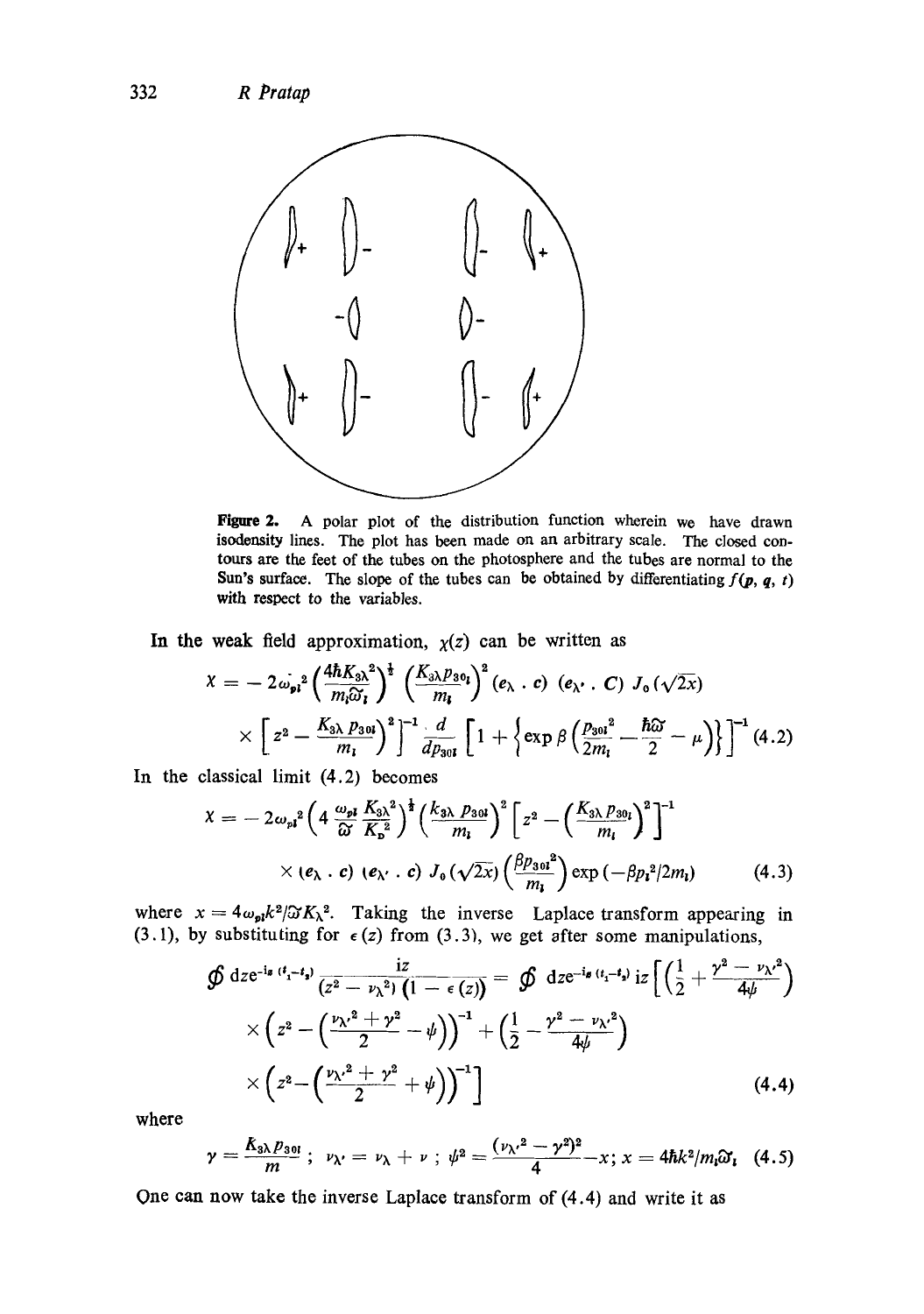*The filamentary structure of the sunspot magnetic fields* 333

$$
\left(\frac{1}{2} + \frac{\gamma^2 - \nu_{\lambda}^2}{4\psi}\right) \cos\left[\left(\frac{\nu_{\lambda}^2 + \gamma^2}{2} - \psi\right)^{\frac{1}{2}}(t_1 - t_2)\right] + \left(\frac{1}{2} - \frac{\gamma^2 - \nu_{\lambda}^2}{4\psi}\right) \cos\left[\left(\frac{\nu_{\lambda}^2 + \gamma^2}{2} + \psi\right)^{\frac{1}{2}}(t_1 - t_2)\right]
$$
(4.6)

If we take the positive root of  $(4.5)$ , then  $(4.6)$  will remain a harmonic function if and only if

$$
\frac{\nu \chi^2 + \gamma^2}{2} - \psi \geqslant 0 \tag{4.7}
$$

We call this a reality condition and this would make the argument of the cosine function real. If we take the lower condition, we get

$$
\nu_{\lambda'}^2 = (\nu_{\lambda} + \nu)^2 = 2\omega_{pl}^2 \left(\frac{4\hbar K_{3\lambda}^2}{m_l\widetilde{\omega}_l}\right)^{\frac{1}{2}} e^{-z/4} \left(e_{\lambda} \cdot c\right) \left(e_{\lambda'} \cdot c\right) J_0 \left(\sqrt{2}x\right)
$$
  
 
$$
\times p_{30l} \frac{d}{dp_{30l}} \left[1 + \exp\left\{\beta \left(\frac{p_{30}^2}{2m_l} - \frac{\hbar \widetilde{\omega}}{2} - \mu\right)\right\}\right]^{-1} \tag{4.8}
$$

Equation (4.8) which comes out of a nonabsorption condition from the inverse Laplace transform, is an equation defining the modifying frequency  $\nu$  (=ck)a frequency which modifies the photon frequency.

### **5. Discussion**

The above results can be interpreted in two ways :

(a) Considering the electron gas, one can obtain the natural frequencies with which the system would oscillate. These are given by the solutions of the equation  $(3.3).$ 

(b) If we consider the plasma as a dielectric, then any radiation, passing through the medium, would get modified as according to  $(4.8)$ . Thus if the r.h.s. is less than  $v\lambda$ , then the frequency is shifted towards the red and we thereby observe a red shift. It may be remembered that  $v_{\lambda} (= ck_{\lambda})$  is in an arbitrary direction while  $v (= bck)$  is in the y direction. Hence (4.8) is a highly transcendental equation for a given  $v_{\lambda}$  and therefore it may have more than one solution, and also because  $J_0(\sqrt{2x})$  have infinite number of zeros. It may so happen that for a given frequency in the visible region, it may have only a single red shifted frequency in the visible or infrared region and the rest of them may be in the radio or higher wave length region. Furthermore, the right hand side is dependent on  $v_{\lambda_3}$ , *i.e.*, the Z component of the frequency, and hence the red shift is dependent on the original frequency as well. As  $x = 4\hbar k^2/m\omega$  the equation (4.8) is highly transcendental.

Secondly for those values of  $x$  such that

$$
(8\hbar k^2/m\widehat{\omega})^{\frac{1}{2}}=j_{\mathfrak{s}}\tag{5.1}
$$

where  $j_i$  is the *i*th zero of the Bessel function of the first kind and order zero, the second term in (3.3) would vanish. In the most general case we have the condition (5.1) as

$$
A\left(2\hbar/m\tilde{\omega}\right)^{\frac{1}{2}}=j_{i}\tag{5.2}
$$

where A is a function of time defined by  $(A.6)$  (Pratap *et al* 1972 a). Condition (5.2) is a time-dependent one, and that this frequency would make the dielectric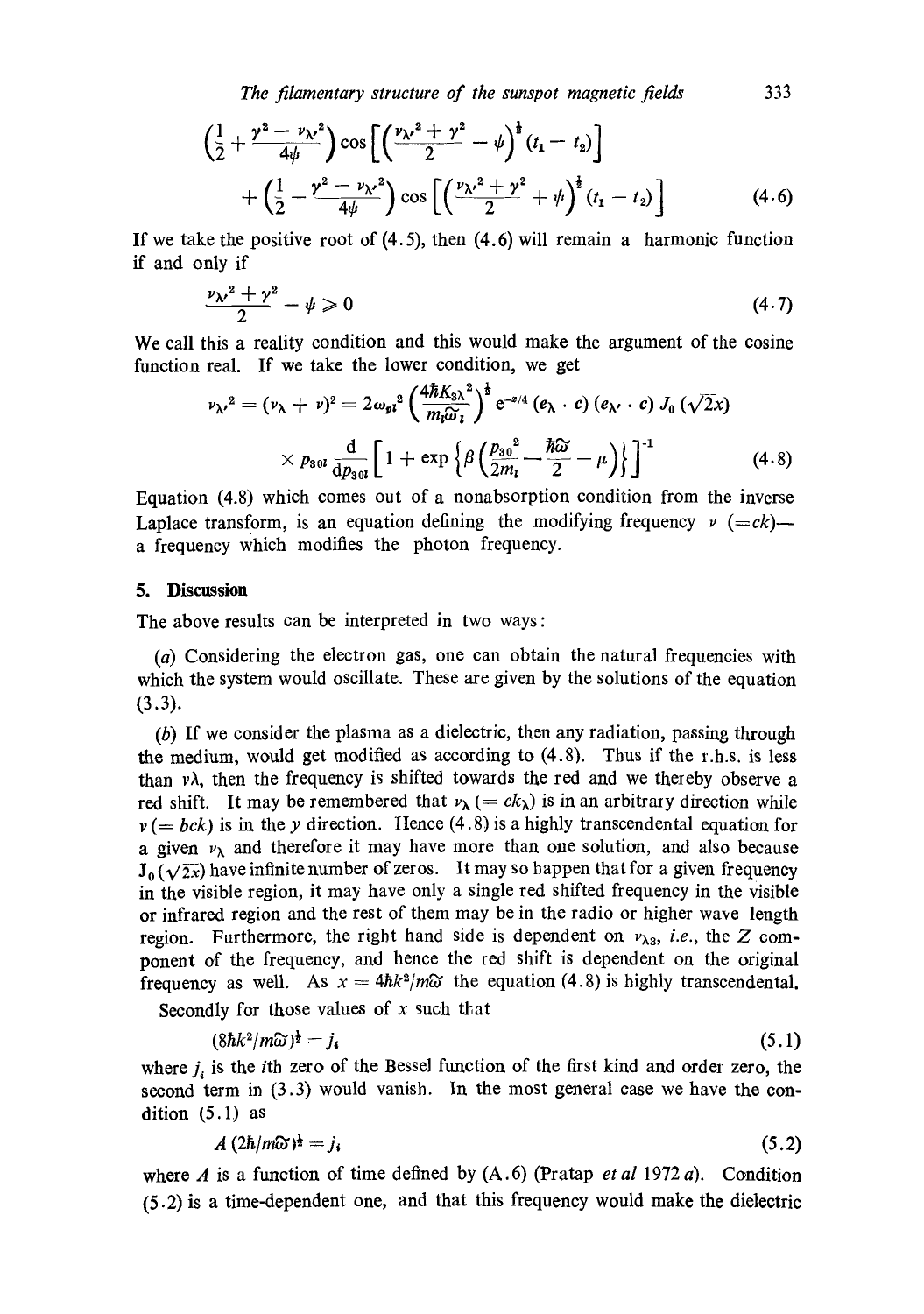function unity, *i.e.*, the refractive index becomes unity. Radiation with this timedependent frequency emerges out of the system uninhibited and thereby a tunnelling of radiation takes place. These radiation frequencies therefore serve as windows in the frequency spectrum. The time dependence of the dielectric function through  $A$  in the argument of the Bessel function is due to the fact that we have taken non-linear effects also in the formulation.

The third feature is the bunching of the magnetic field, density, radiation, etc. As has already been pointed out, the scale length of these filamentations  $(k^{-1})$  is dependent on the parameters of the plasma and especially on the Fermi radius  $(h/m\omega)^{\frac{1}{2}}$  which is a direct consequence of the Landau quanta of energy ( $h\omega$ ). It also depends on the temperature, plasma frequency, etc., as can be seen from equation (4.8). These features will not be seen in an MHD approach. It can be observed in the records published by de la Nöe  $(1972)$  that the chain bursts have a slope, with the lower frequency emission occurring earlier than the higher frequencies. This shows that the frequencies do depend on the time as has been obtained in this paper.

Finally the radiation that is coming out of the system has a frequency width small compared to the original frequency. This is an indication of the high degree of coherence. This problem will be presented in a separate paper. This method developed here can also be used to obtain quantitative estimates of the transfer of energy from the longitudinal mode to the transverse mode and *vice versa* in the presence of the magnetic field and when inhomogeneities are present. This is also reserved for a future occasion.

# **Appendix**

In this appendix, we propose to show the transition from the quantum state to classical state adopted in deriving  $(4.3)$  from  $(4.2)$ . We constructed the initial state of the system from the density matrix using Landau wave functions which are solutions of the Schrödinger equation using the Hamiltonian operator defined in (2.2) without the interaction potential. One can easily see that the limit  $\hbar \rightarrow 0$ will make  $p^2 (= \hbar/i \nabla)^2$  vanish and thereby reduce the Schrödinger equation to a singular differential equation. To avoid this difficulty, we use the definition of Fermi momentum (Landau and Lifshitz 1959)

$$
p_{\scriptscriptstyle \rm F} = (3\pi^2 c)^{\frac{1}{2}} \hbar \tag{A.1}
$$

where  $c (= N/V, N, V \rightarrow \infty)$  is the concentration. Remembering that the Ferm momentum is a statistical concept, and that the concentration appearing in  $(A.1)$ is in the thermodynamic limit, one can take this to the classical limit of thermal momentum. Therefore, in the classical limit one can replace h by  $mV_r/(3\pi^2c)^{\frac{1}{2}}$ . In this limit  $(A.1)$  can be rewritten as

$$
\frac{T^3}{c^2} = 9\pi^4 \left[ \left( \frac{m}{k} \right)^{\frac{1}{2}} \left( \frac{\hbar}{m} \right) \right]^6 \tag{A.2}
$$

and setting values of the quantities, we get a plot of  $\ln T = \frac{2}{3} \ln c - 10$  giving a line of slope 2/3 and making an intercept of  $-10$  on the ln T axis and 15 on ln c axis. Thus for  $T \sim 10^{50}$ K,  $C \sim 10^{22}$ . For a system with its state defined by any point on the upper part of the line we have thermal momentum  $\gg (3\pi^2c)^{\frac{1}{2}}\hbar$  and